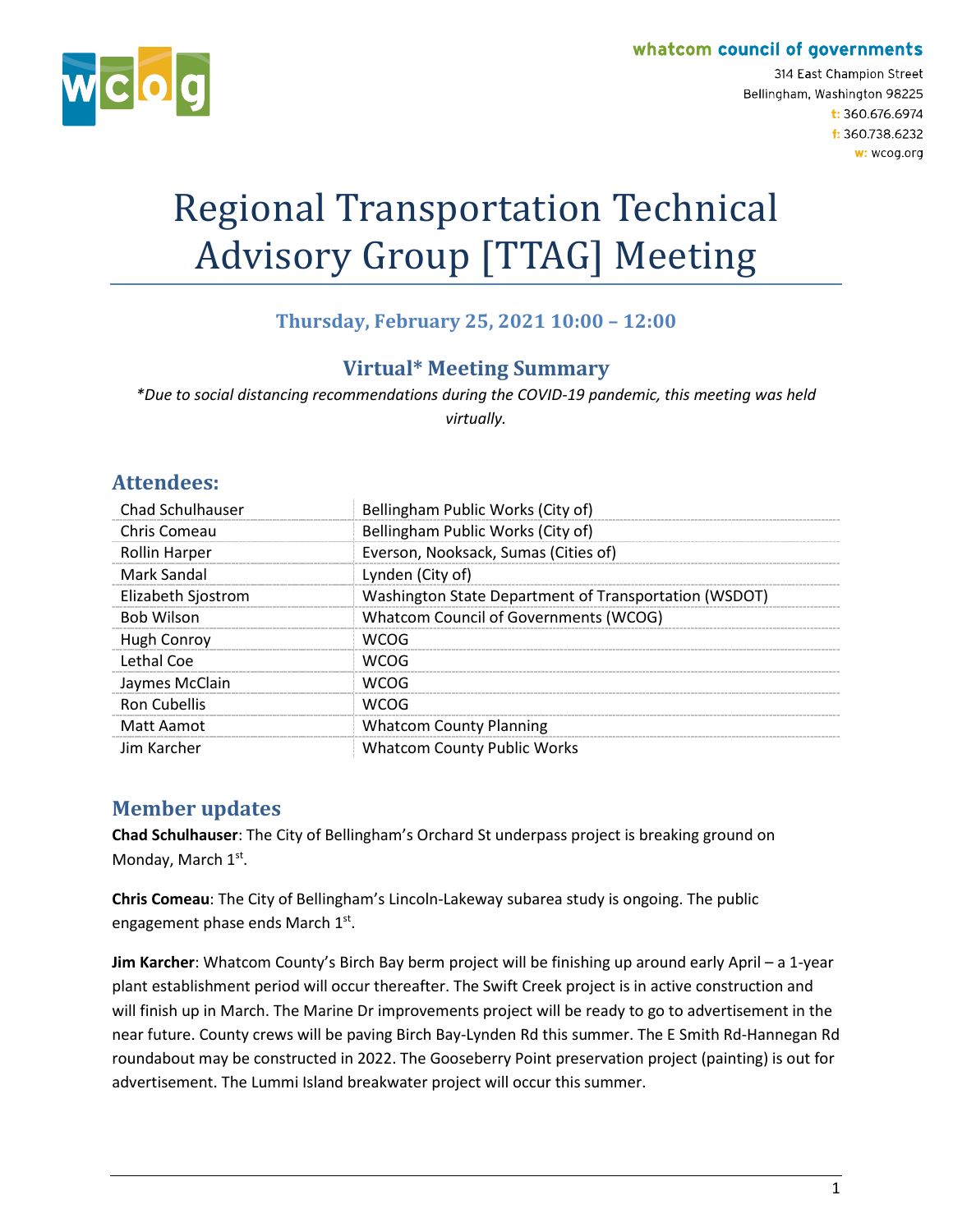**Mark Sandal**: The City of Lynden just closed out its Transportation Improvement Board (TIB)-funded 7th St project. The City is also closing out an overlay project on E Grover St. They are working to finalize a design for the W Main St-Berthuson Rd roundabout improvement in the Lynden urban growth area (UGA).

**Rollin Harper**: The City of Everson is working on the SR 544 sidewalk project.

**Matt Aamot**: Whatcom County Council has approved a docket of comprehensive plan and zoning amendments, which includes approval for 300+ acres in northern Bellingham for future urban growth.

**Bob Wilson**: The Washington State legislature is reviewing three transportation funding packages. March 9<sup>th</sup> is the last day for the House to pass bills.

**Hugh Conroy**: The Securing America's Ports Act was signed into law on January 5, 2021. The Act requires border inspection agencies to develop a plan for non-intrusively scanning 100 percent of commercial trucks and passenger vehicles (and freight rail) through land border ports-of-entry in six years. The Act defines "scanning" as non-intrusive imaging or radiation detection. Traffic operation implications of increased scanning could be evaluated with simulation modeling, which the Whatcom Council of Governments (WCOG) has pursued on behalf of the International Mobility and Trade Corridor program (IMTC). WCOG staff is monitoring how this might be implemented.

# **De-obligation of Whatcom County and City of Bellingham's joint project**  *West Horton Road Extension – Phase 2*

## **\$1 million STBG funds were obligated in September 2017 for preliminary engineering**

**Jim Karcher**: Whatcom County and the City of Bellingham had coordinated on a strategy for constructing an east-west connection between Cordata neighborhood and Northwest Dr. Bellingham's Phase I of the project (Horton Rd to Aldrich Rd) was recently completed. Whatcom County will not be pursuing Phase II (Aldrich Rd to Northwest Dr) due to a number of concerns. This has been discussed with and acknowledged by Chad Schulhauser, Assistant Director of Public Works at the City of Bellingham.

Whatcom County was awarded Surface Transportation Block Grant program (STBG) funding for the project in a 2015 call for projects. \$1M of obligated preliminary engineering (PE) money was returned to the region's pot of STBG funding.

**Chad Schulhauser**: The Horton Rd Phase II project would likely not occur until the area is annexed into the City, and construction would likely not start within the 10-year requirement attached to the funding.

#### **Discuss re-obligation of STBG funds that will need to occur by July 31st**

**Jim Karcher**: Mr. Karcher's first choice as a destination for de-obligated funds is Whatcom County's Marine Dr improvement project. Another option is the Birch Bay berm project.

**Lethal Coe**: The region's Transportation Improvement Program (TIP) can be modified monthly, and if funds were to be allocated to a project already programmed in the TIP, the transfer may qualify as a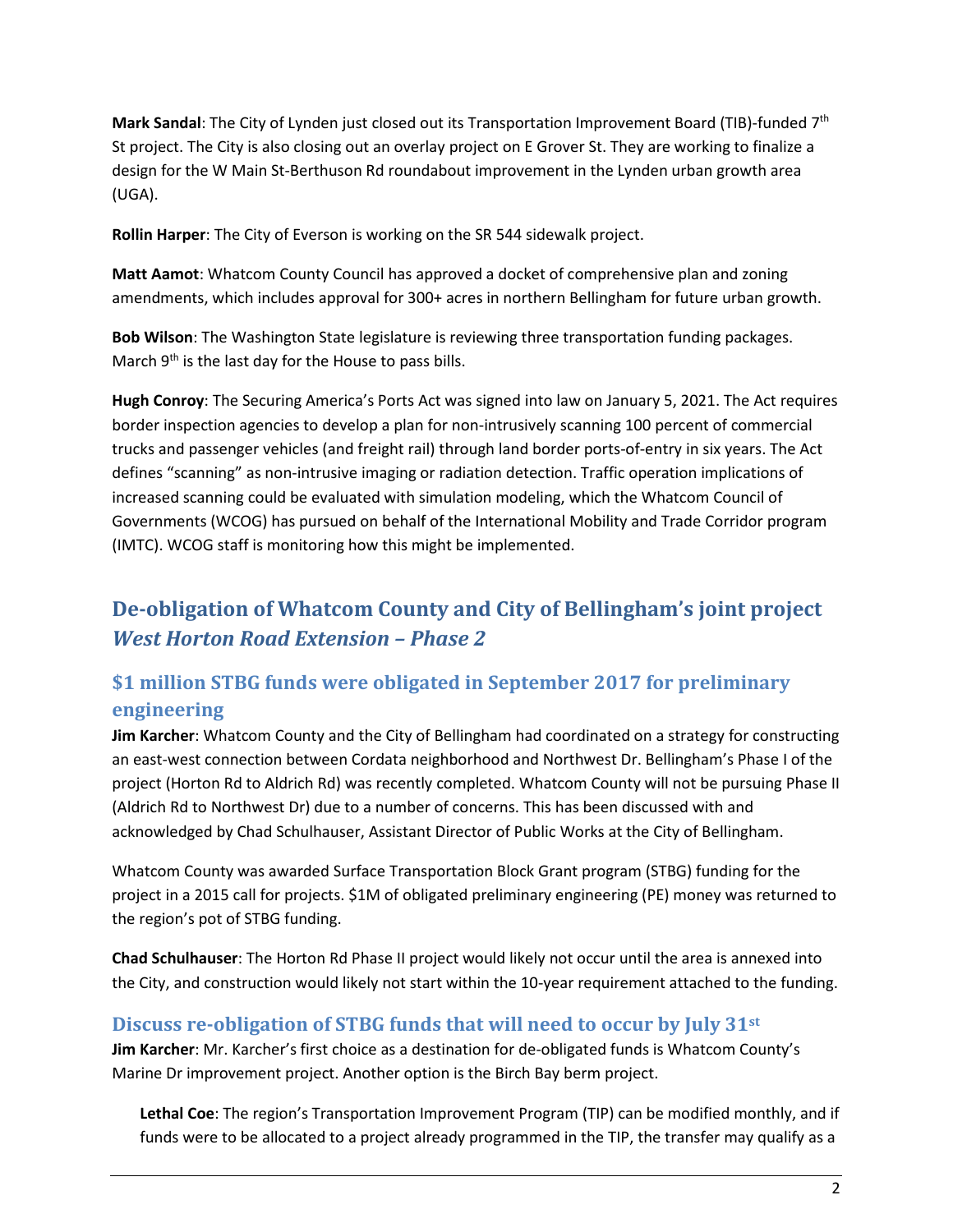TIP modification. If the funds are transferred to a project currently not programmed in the TIP, like the Birch Bay berm project, a TIP amendment and consequent board approval would be required.

This \$1M needs to go to a project that could obligate the funds by July  $31^{st}$ , the obligation target deadline.

**Rollin Harper**: Transferring funds to the Marine Dr project makes sense as it is still a Whatcom County project that improves a regional connection to Bellingham city limits.

*There was consensus among present TTAG members that Whatcom County's Marine Dr project is the best option to re-obligate funds from Whatcom County's Horton Rd Phase II project.*

# **Obligations status – preparing for obligations delivery shortfall in 2021**

## **Update from MPO/WSDOT Coordination overseeing obligations policy**

**Bob Wilson**: If a Metropolitan Planning Organization (MPO) planning region misses its obligation target for the year, there is a warning notice and requirements that the region meet the target the next year with an added amount equal to how much the target was missed by previously. Failing that, sanctions may be put on the region's future STBG allocation by the State.

In 2020, the WCOG region missed its obligation target by \$110K (about 6 percent of the total target amount). All of the planned projects for 2020 were obligated, but some finalized project costs came in a little lower than were originally estimated, resulting in a close target miss. An obligation target shortfall in 2021 is grounds for sanctions with the 2020's shortfall viewed as the initial "warning."

**Lethal Coe**: About \$250k will also be de-obligated from WCOG from a data collection project. Even with the Horton Rd Phase II project funds being re-obligated in another project, the WCOG region is still slated to miss its 2021 obligation target by \$1-2M (as it stands now).

**Ron Cubellis**: Sanctions, if they occur, would not affect near-term project obligation statuses.

*There was discussion of spreading the rest of the obligation target shortfall across other open projects in the region. Members considered the option to develop jurisdictional paver projects that may be able to quickly obligate.*

*The TTAG consensus was to pursue backfilling currently active regional STBG projects first, then if those are unable to obligate look into the pavers project option.*

**Lethal Coe**: WCOG will put together a list of backfill-ready projects that could potentially receive allocated funds to meet the region's July  $31<sup>st</sup>$  obligation target.